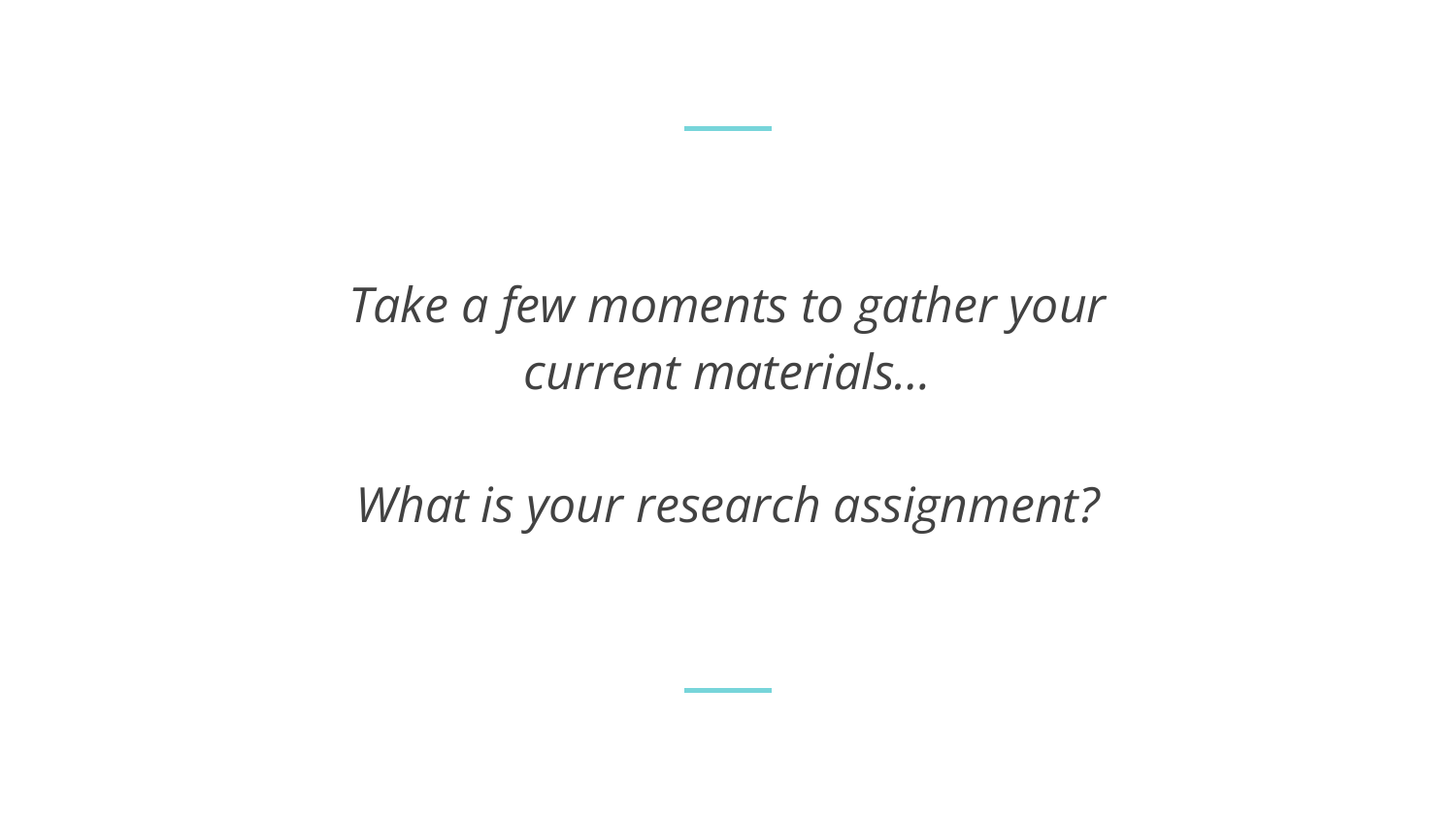# **Specifying Research Questions**

A Writing Guide Presentation

Kirkwood Adams Maria Baker CK Kirch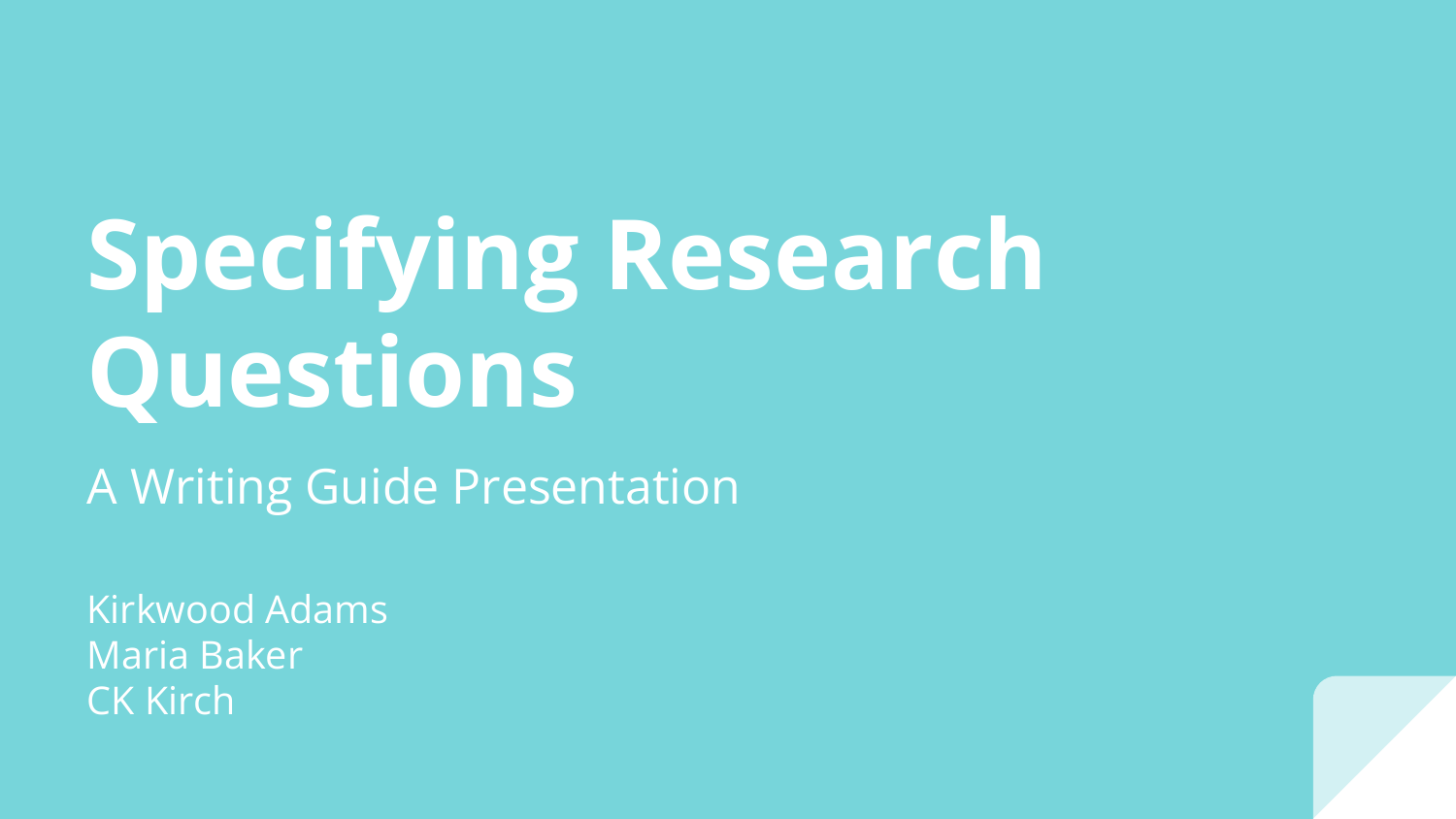

# **Today's Workshop:**

### **Initial Research Strategies**

- *● From Topic to Question*
- *● Specifying Re/search Terms*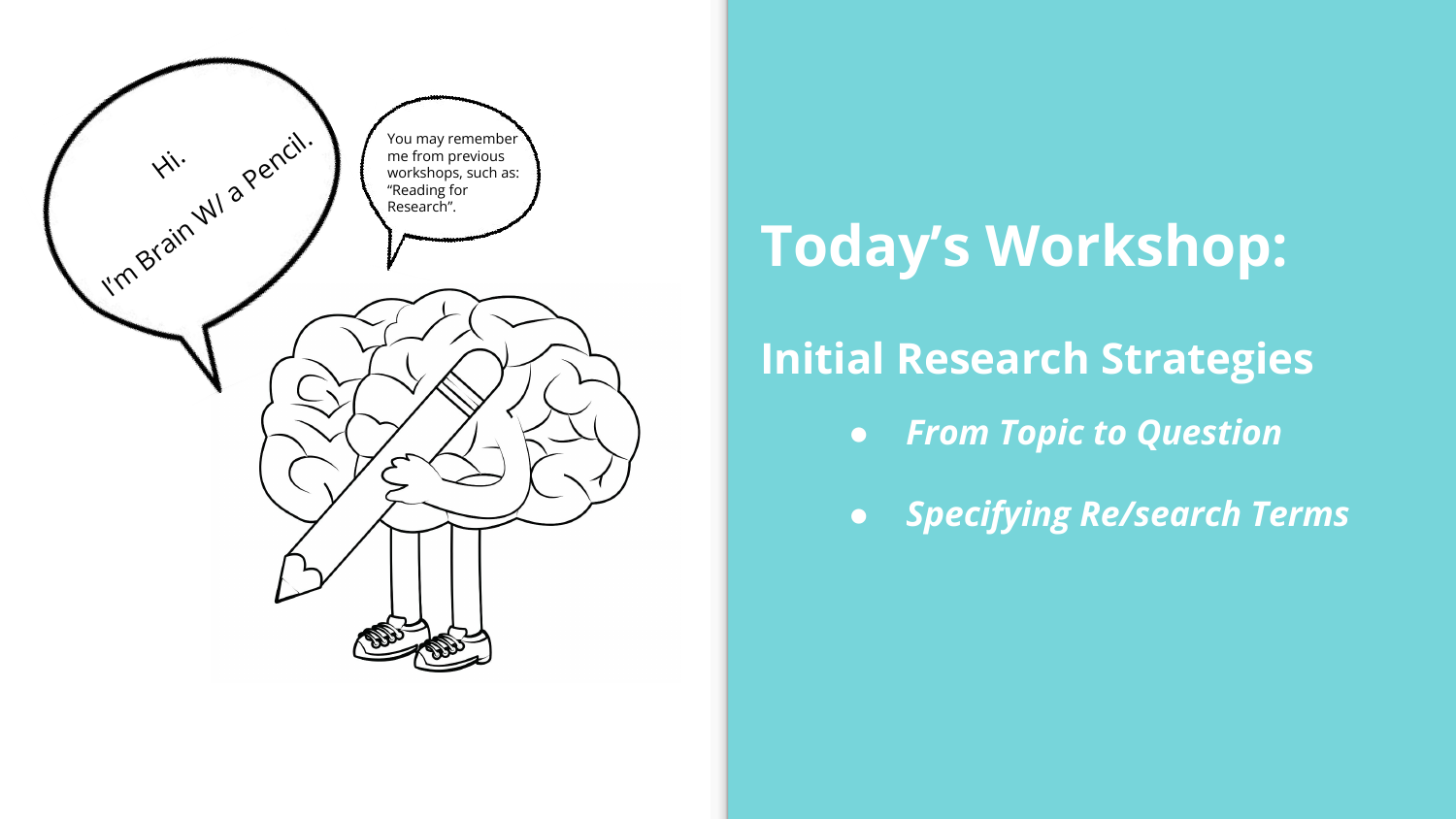#### **Example:**

*"I'm thinking about writing something about how immigration policy affects migrant children…*

*Or maybe*

*About why the Ethiopian Soccer Team has such devoted fans even though they're not winning?"*

We want to get something more specific because it gives you a concrete **object of analysis/exhibit**

& because the question is motivated by **knowledgeable ignorance (true curiosity)**, your research will yield new knowledge

In relation to that ignorance/curiosity you'll be in a position to ask newer more sophisticated questions you couldn't have thought of yet, and that's point of this whole enterprise.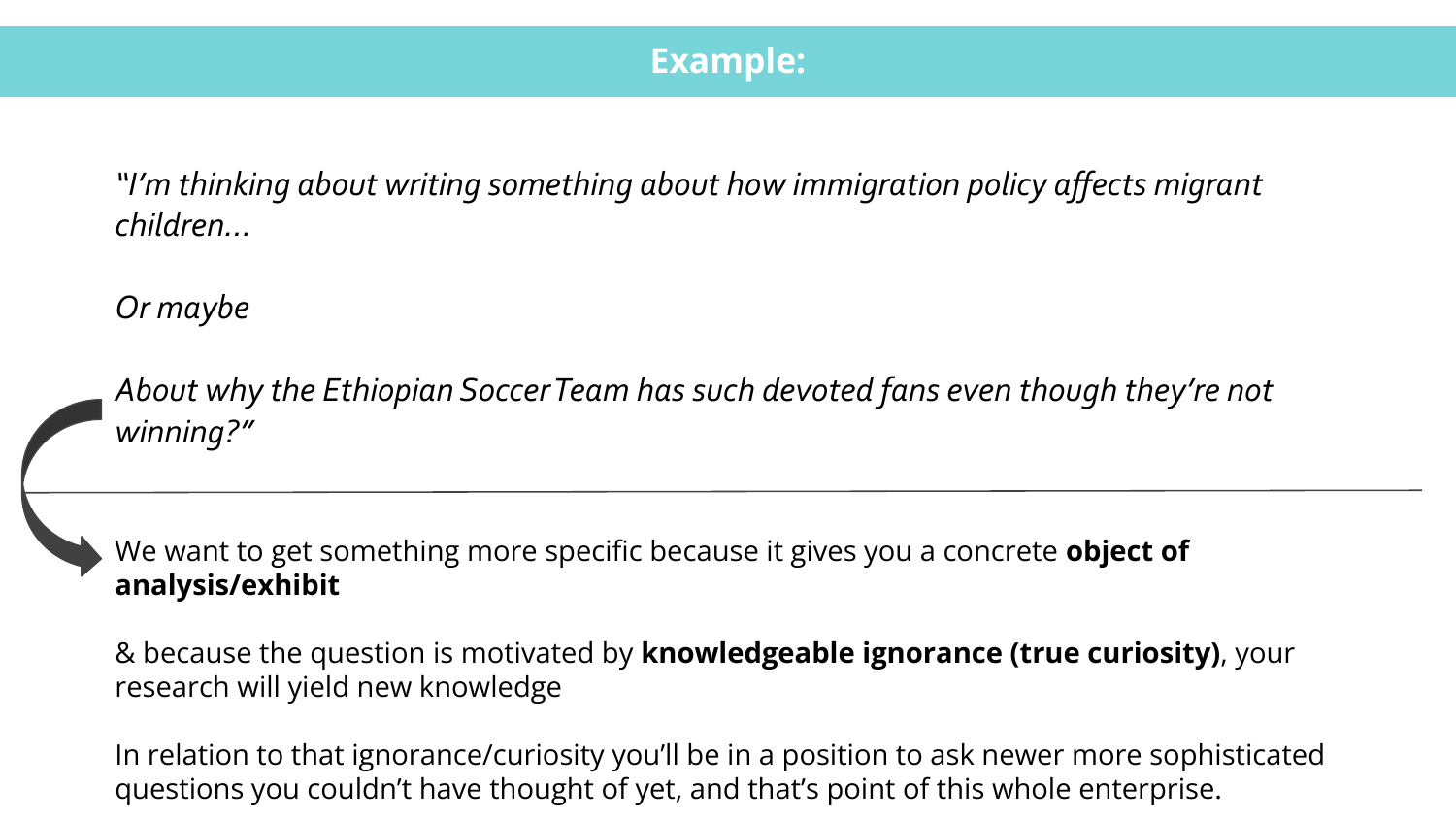#### **How a research question develops:**

**Topic**: A broad area of interest.

(Often people get stuck at the topic level and don't know how to go deeper.)

**Opening question:** A constructive beginning.

(Following research based on your opening question, will lead to your Inquiry Question.)

**Inquiry Question:** begins to define a specific projects and stands to create new knowledge

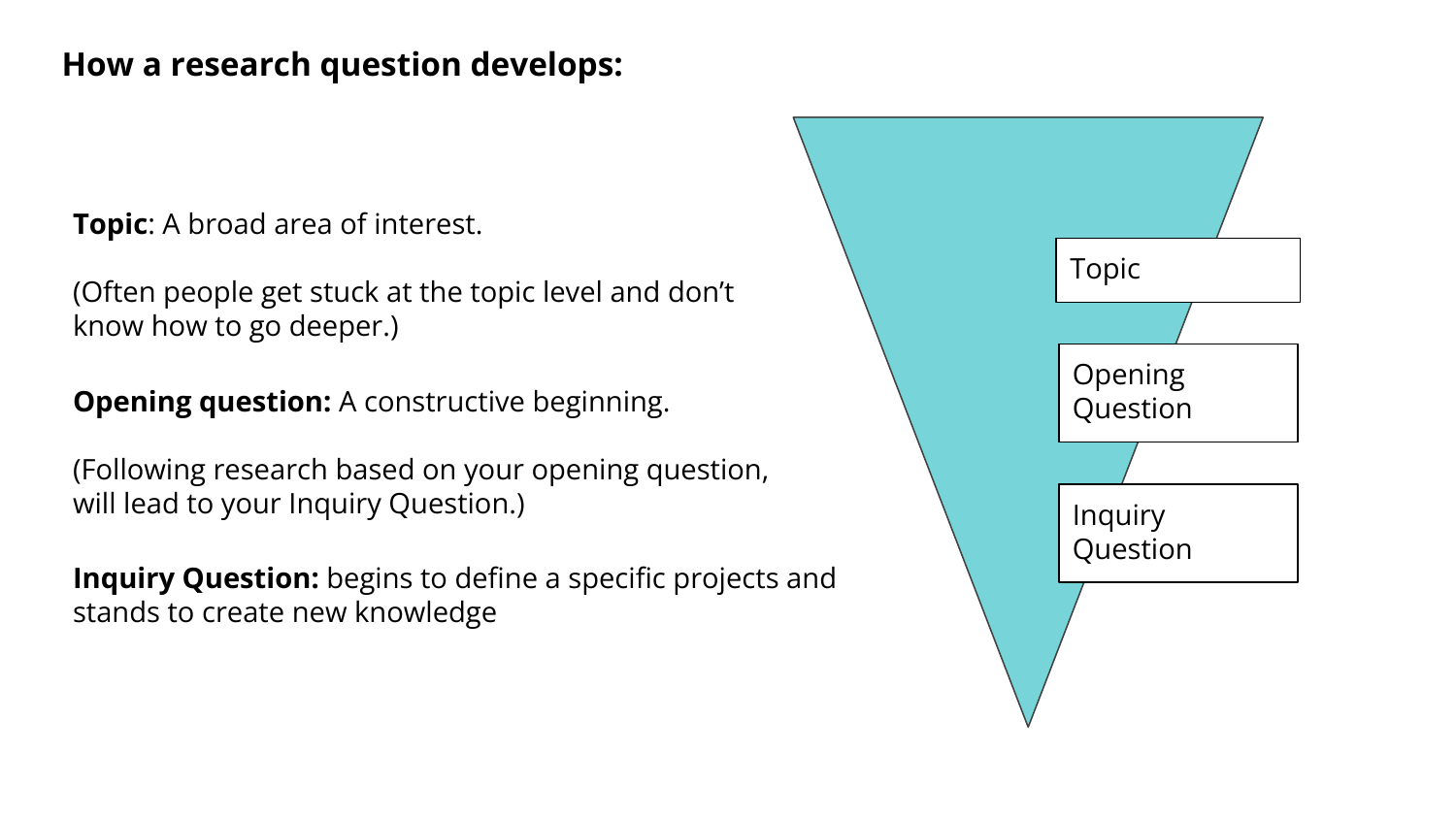*today we want to help you move forward in the research process and toward a more articulated question.*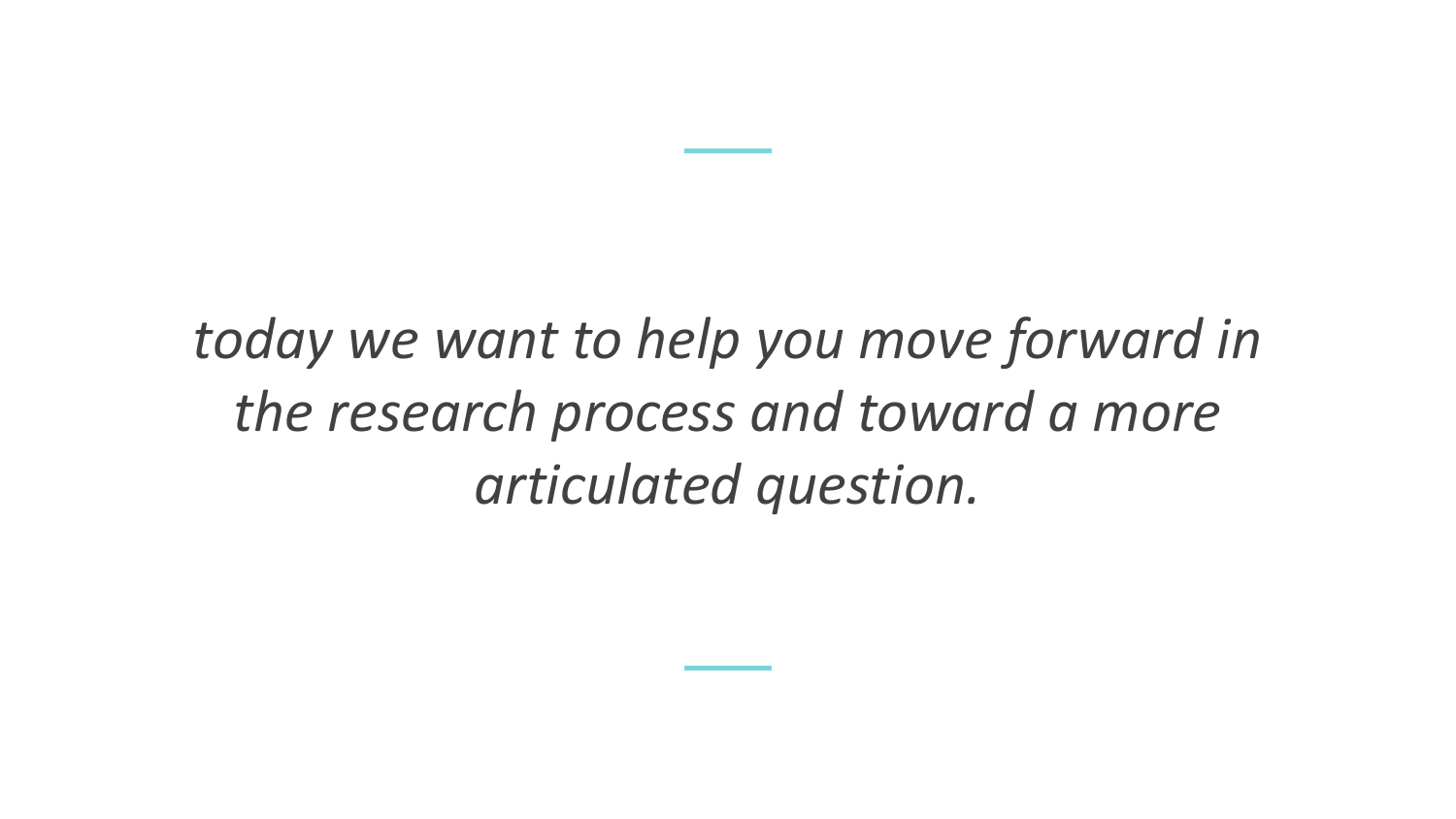# *Exercise: moving from* **TOPIC** *to* **OPENING QUESTION**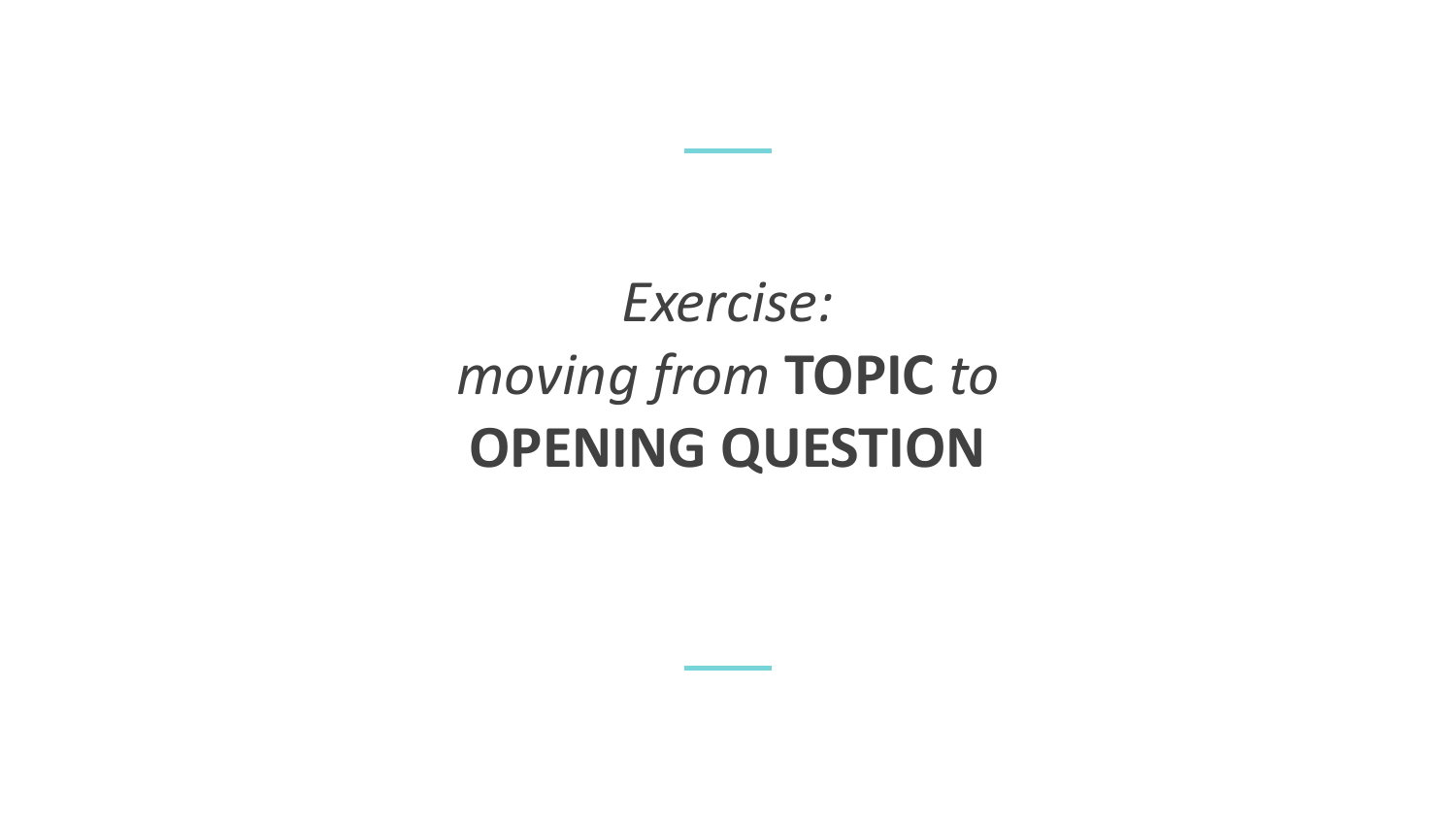### **What is the prompt?**

- Is there a seed text?
- If yes, what is the role of the seed text (as described by your professor for UW P3)?

### **What lenses does the assignment imply?**

- What is the class name/department?
- What are class themes?
- What broad topics does the assignment proscribe or imply?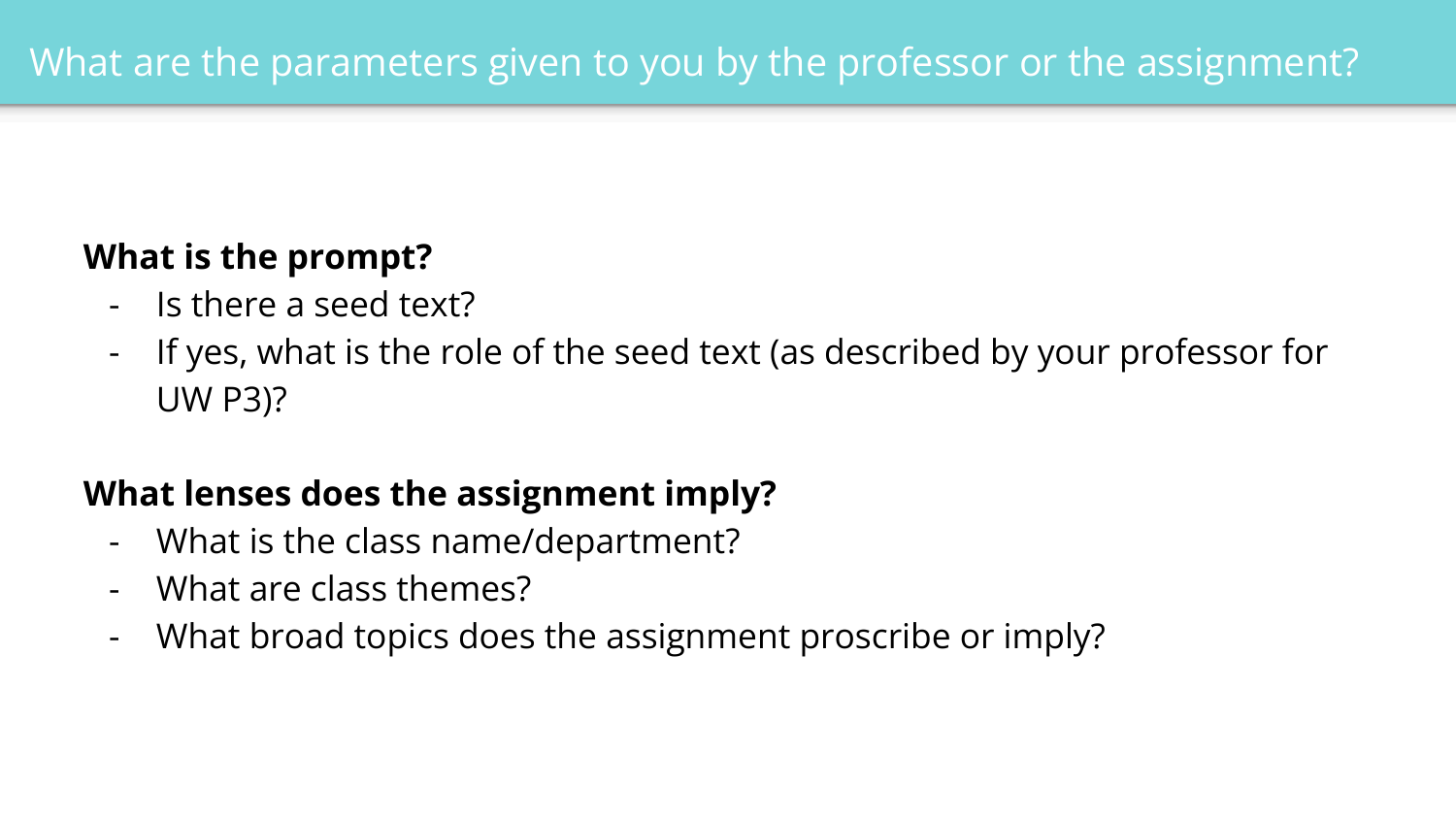# **What do YOU bring: Interest Inventory**

● List areas or things in which you feel you have particular expertise, specific knowledge— What qualifies? Imagine a novice needing to know or be taught about a thing, what could you teach a novice about

● List your fandoms—

What qualifies? Anything you're a fan of, that you appreciate in ways more devotedly or deeply than others

- Imagine conversations that occur amongst the experts who share your expertise. What do they talk about? Imagine the conversations that occur amongst the fans you share passionate interests with. What do they talk about?
- Name the most important topics, events, or anythings that concern these groups.
- Is there a current debate or controversy that demands attention within your field of expertise or fandom? What would motivate you or others to participate in a conversation on such matters?
- What question needs to be asked most in relation to your field(s) of interest?
- Imagine the kinds of disciplines that might make interesting contributions to the inquiries you've named. Why would we need to hear from those kinds of experts in relation to your inquiry? What would we stand to gain by bringing those voices into conversation?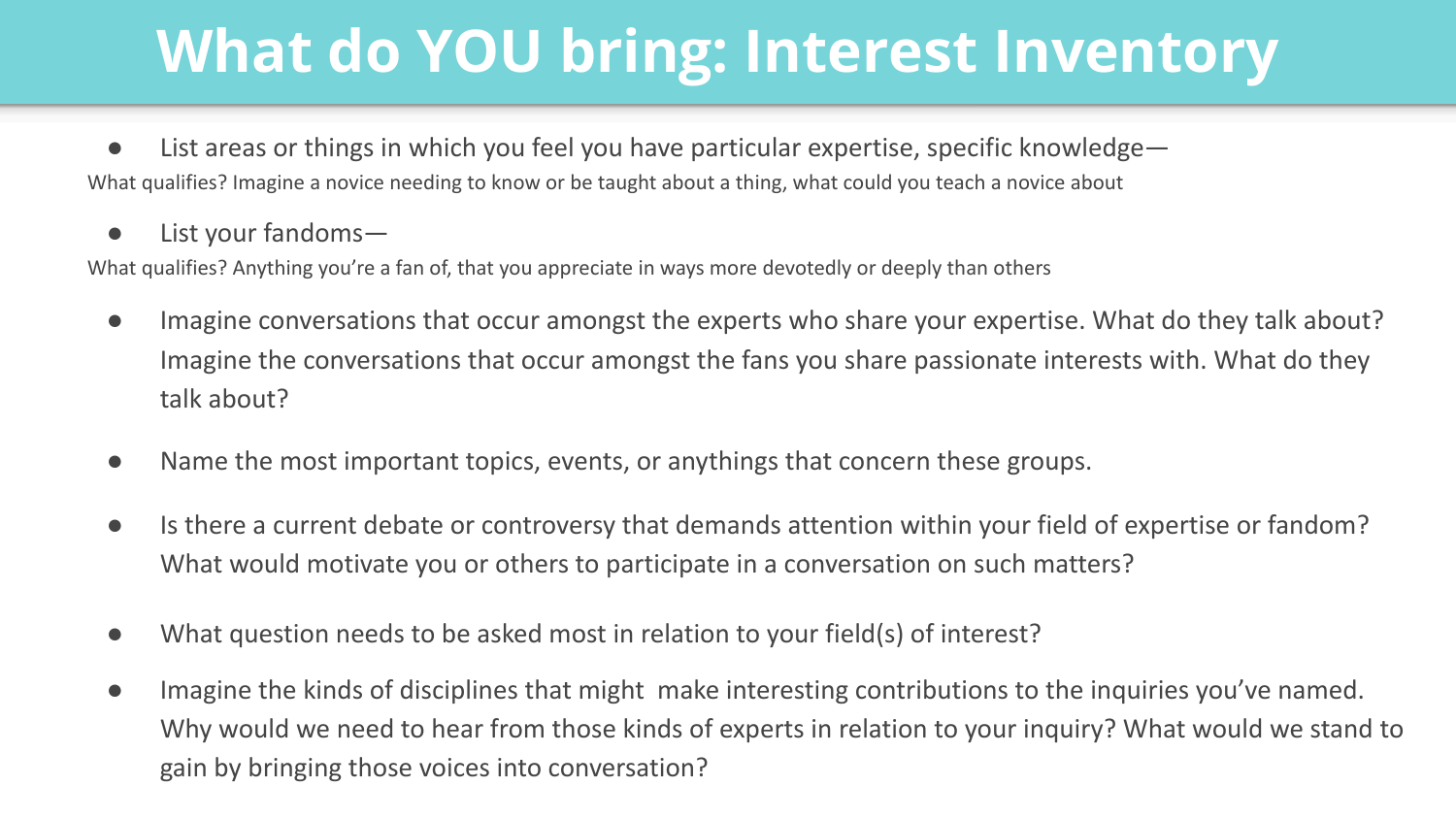**Narrowing your Scope I:**

#### **You get from broad to specific by**

#### **COMBINING SEARCH TERMS**

### **First, take what you know from the parameters of the assignment/class itself**

- Think of your topic as an **umbrella term.** What other terms does it contain?
- Who would you be interested in hearing from. **Disciplines?**
- Consider multiple ways to capture similar ideas. Generate **synonyms** for search terms.

#### **Second, combine these topic-level terms with search terms from your Interest Inventory.**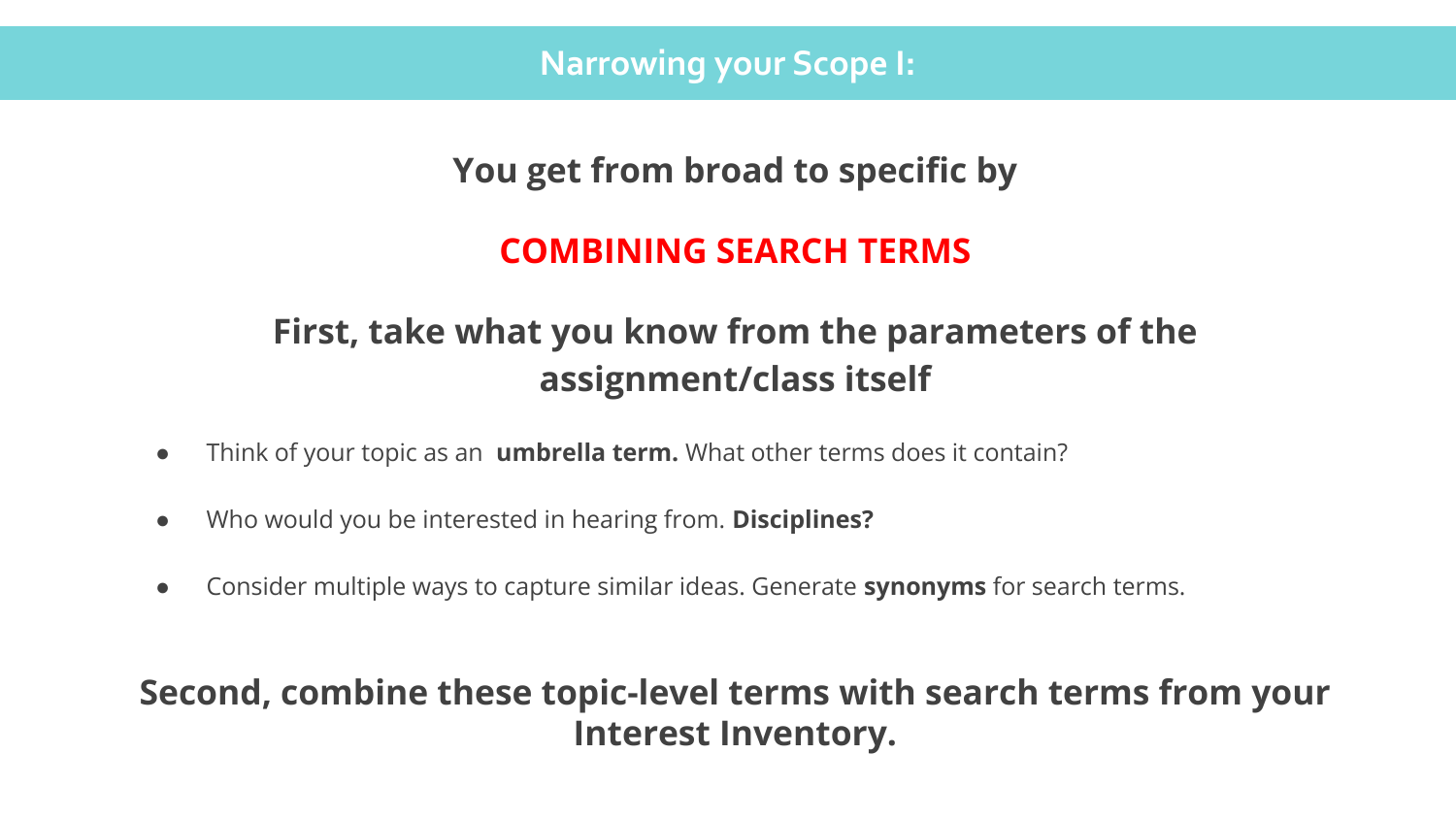# *let's visualize this simply:*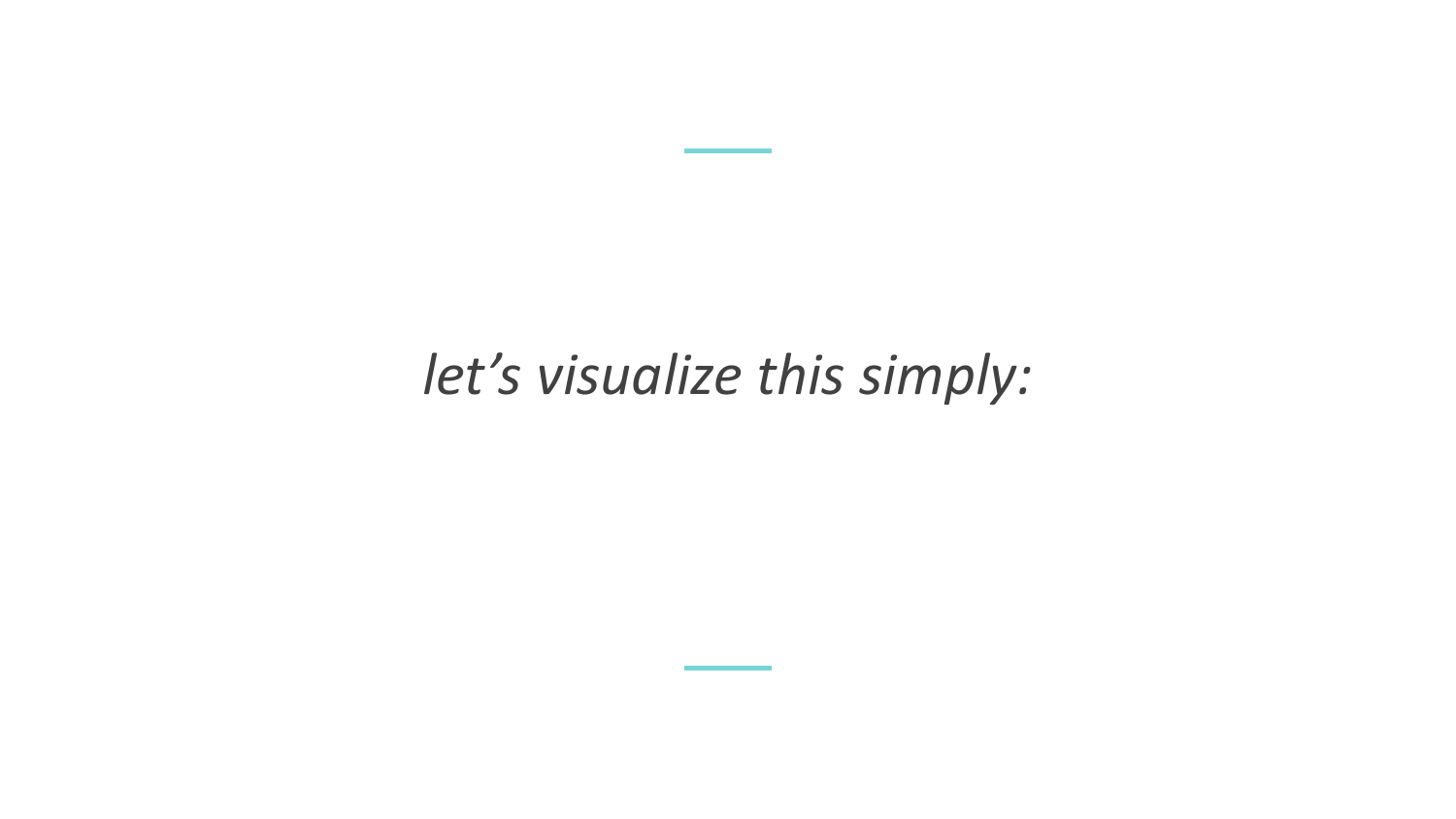### **Connecting Search Terms**

### **Look for connections, mash-ups, overlaps:**

**Ask a question about your interest(s) in relation to the broader topic.**

| climate change | Q Search                           | dogs    | Search                             |
|----------------|------------------------------------|---------|------------------------------------|
| Catalog        | View and filter all 25,713 results | Catalog | View and filter all 11,987 results |

*"But does climate change affect dogs?"*

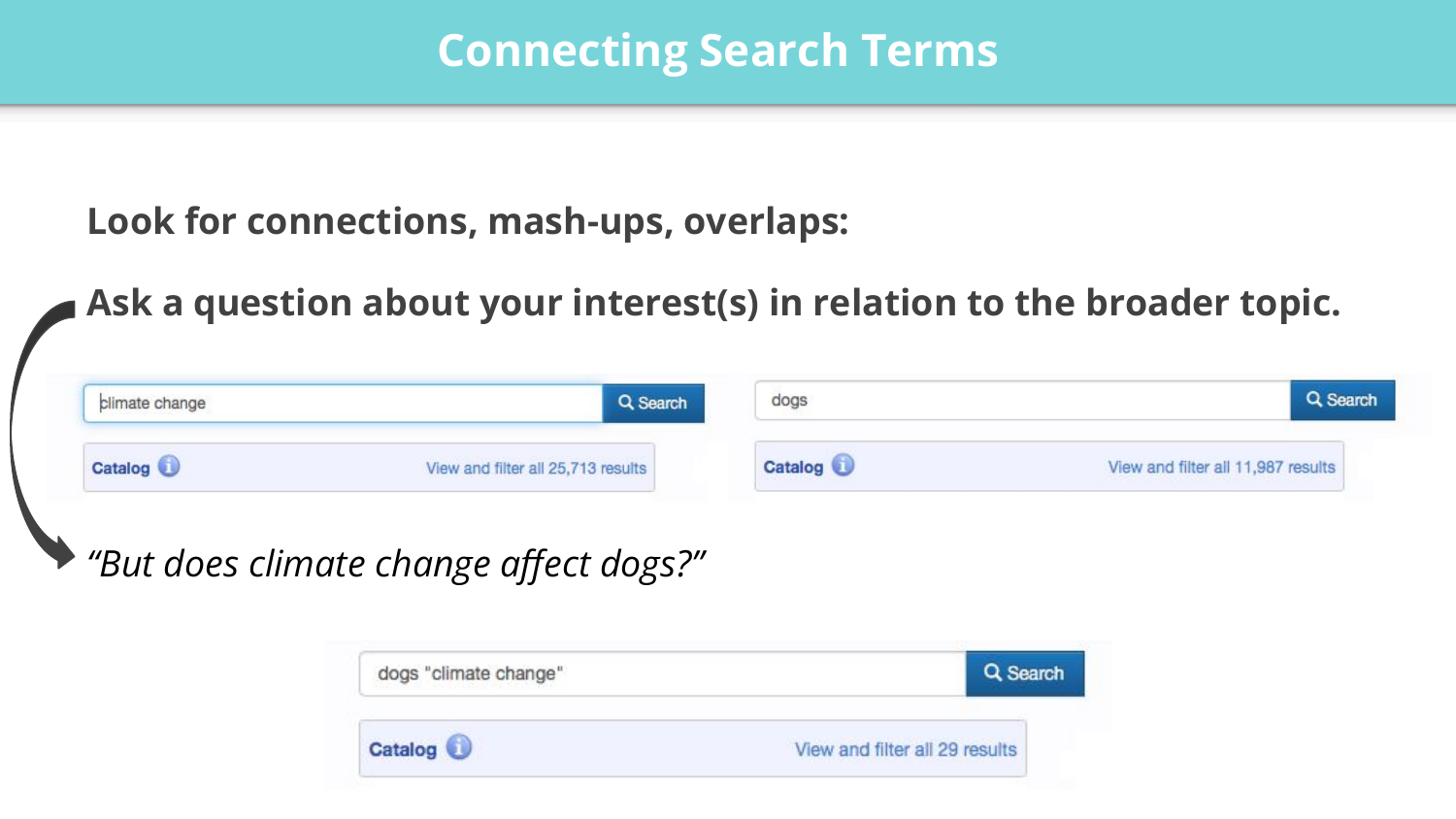# *now for a more complex illustration:*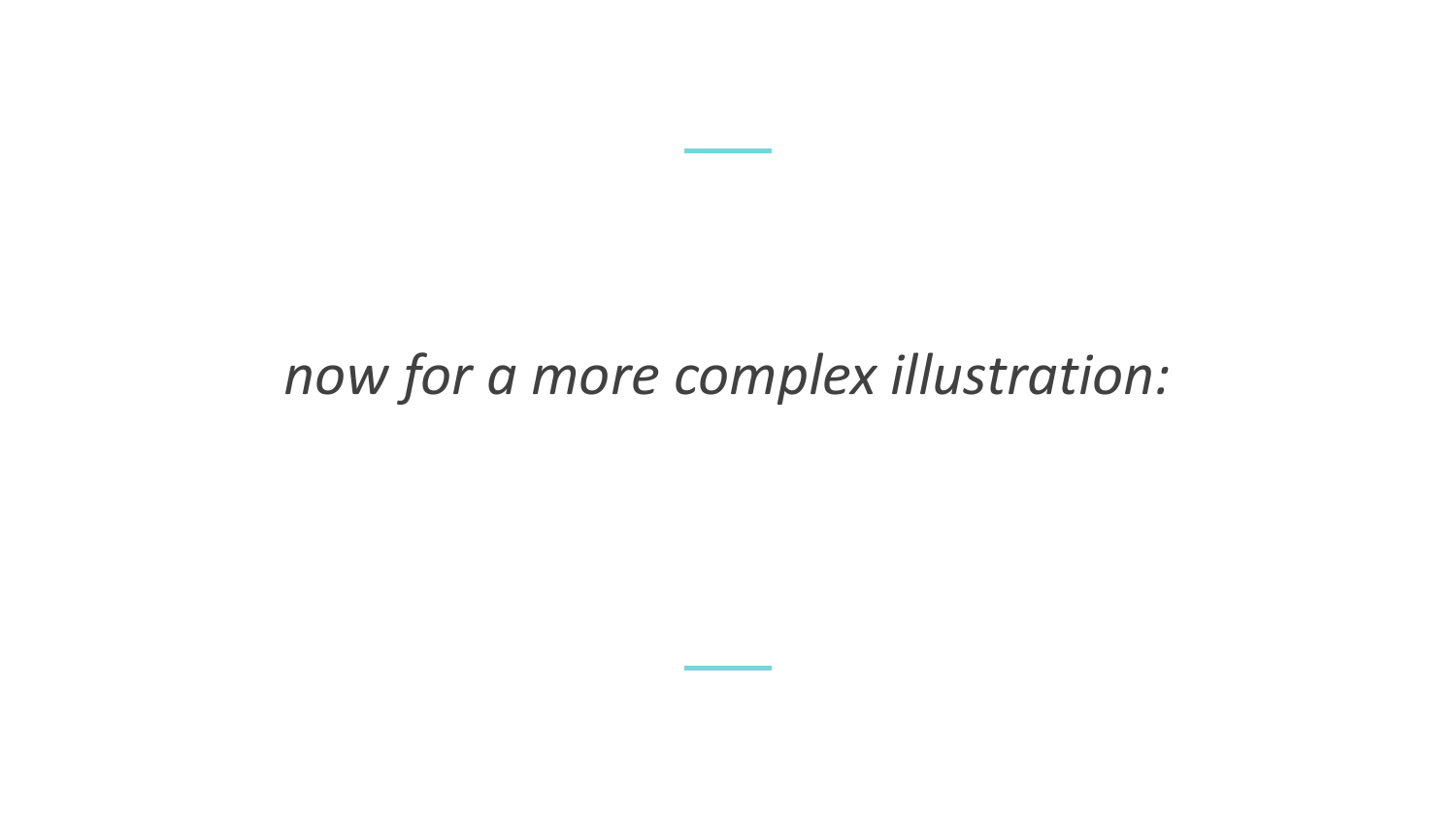#### **Umbrella terms getting narrower:**

*How does my motivation Or interest factor in?*

Climate Change

Sea level rise

Coastal erosion

Threats to my vacation home

*What Synonyms can you generate?*

> Global Warming Ocean level increase Flooding

Coast erosion due to sea level rise in the Outer Banks of North Carolina

Local Government's response to sea level rise in the Outer Banks of North Carolina

*What disciplines do you want to bring to this focus?*

Economists, Political Scientists, Marine Biologists, etc.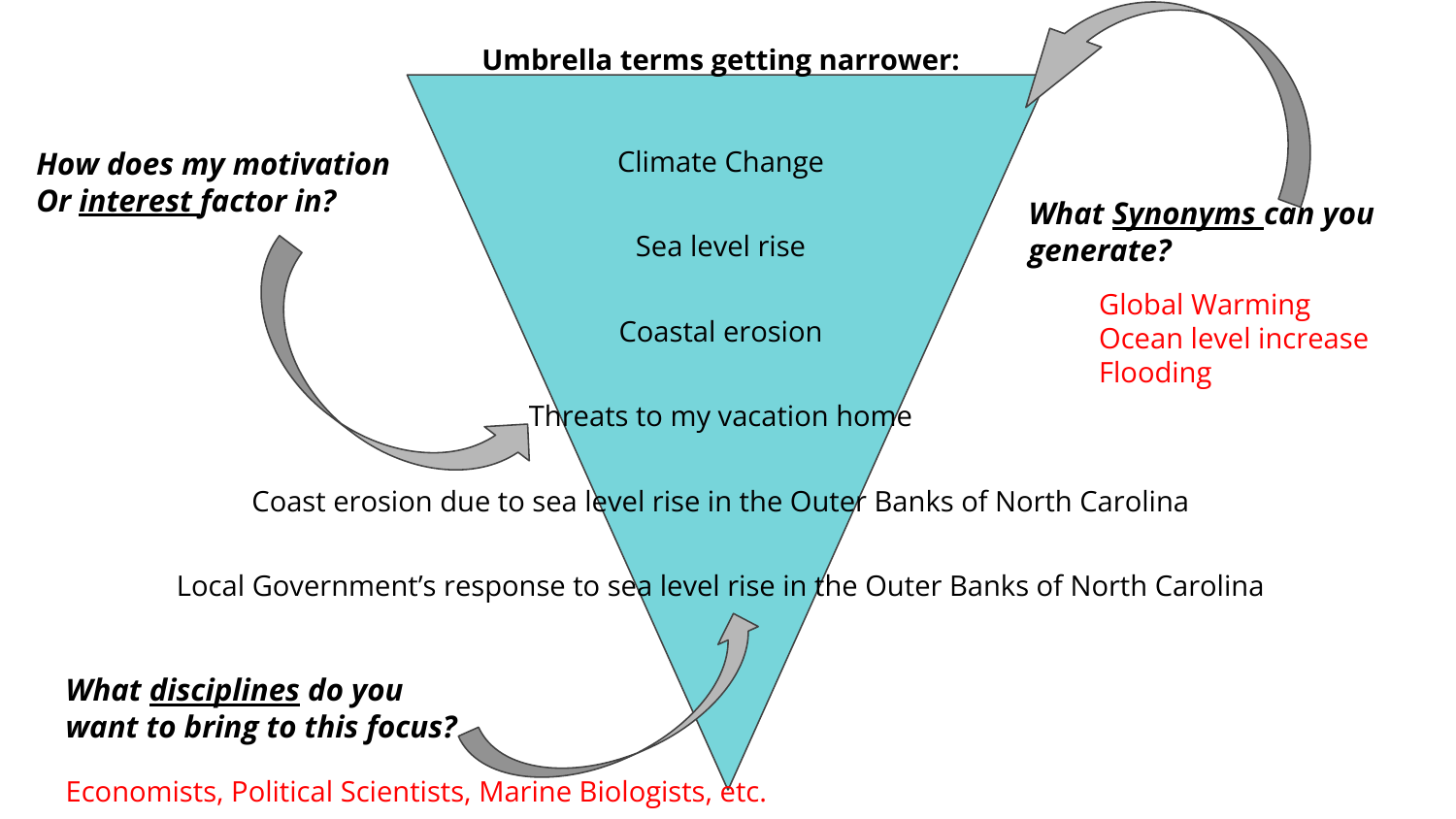### Beach Nourishment is a common solution approved of by many coastal communities.



### **WHAT DON'T WE KNOW ABOUT THIS PRACTICE?**

### **WHAT TO WE NEED TO KNOW ABOUT THIS PRACTICE?**

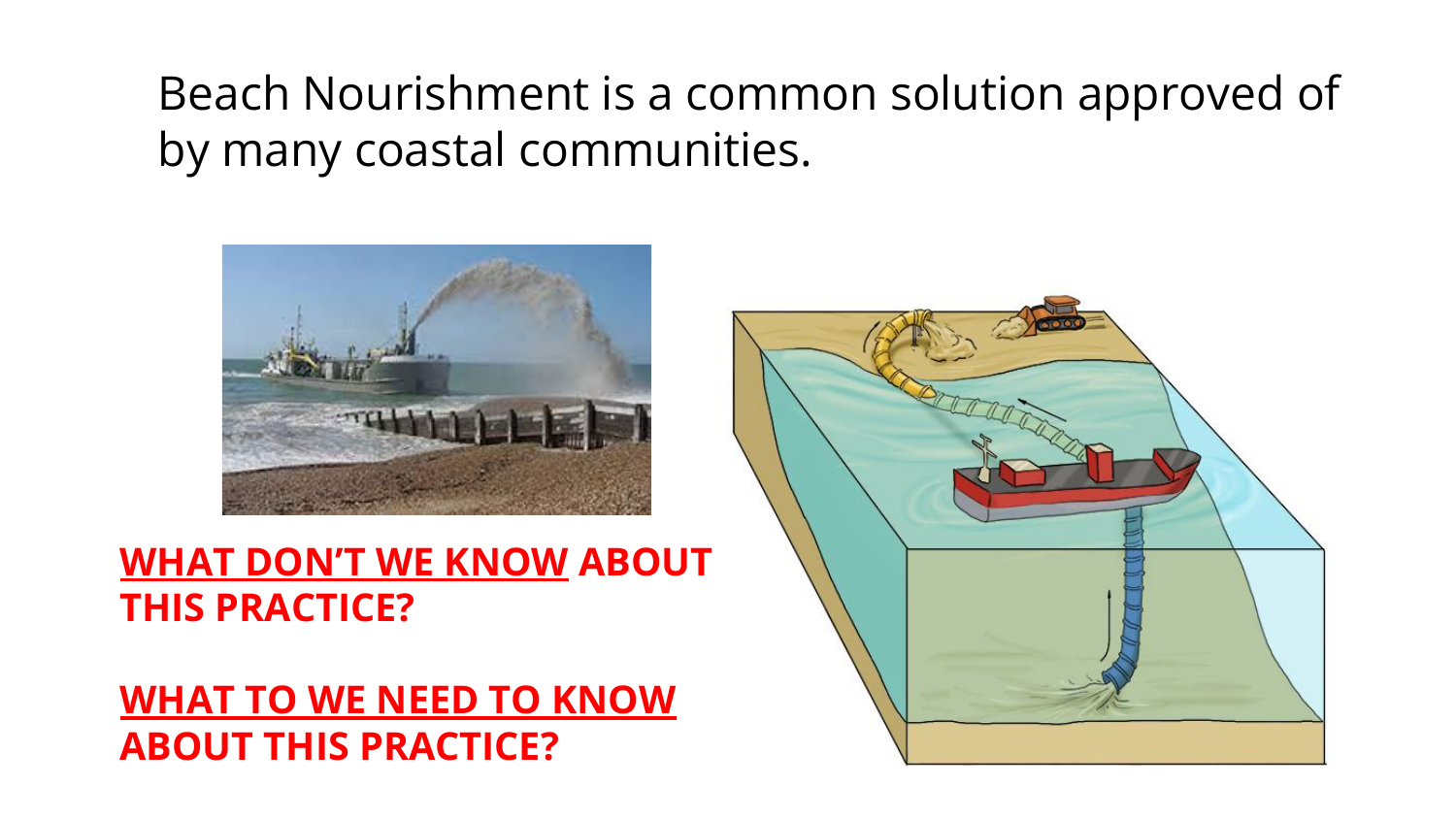# Our Research now yields more interesting results.

#### **WHAT IS THE CURRENT CONVERSATION ABOUT THIS PRACTICE? HOW CAN YOUR INQUIRY MAKE A MEANINGFUL CONTRIBUTION?**

#### **Translator Disclaime** 1 January 2018 The Impact of Sand Nourishment on Beach **Safety**

John Fletemeyer, John Hearin, Brian Haus, Andrea Sullivan

Author Affiliations +

|  | J. of Coastal Research, 34(1):1-5 (2018). https://doi.org/10.2112/JCOASTRES-D-17A-00006.1 |
|--|-------------------------------------------------------------------------------------------|
|--|-------------------------------------------------------------------------------------------|

| <b>FIGURES &amp;</b><br><b>ARTICLE</b><br><b>TABLES</b> | <b>REFERENCES</b> | $C$ ITED BY $\sim$ |
|---------------------------------------------------------|-------------------|--------------------|
|---------------------------------------------------------|-------------------|--------------------|

Fletemeyer, J.; Hearin, J.; Haus, B., and Sullivan, A., 2018. The Impact of Sand Nourishment on Beach Safety. Journal of Coastal Research, 34(1), 1-5. Coconut Creek (Florida), ISSN 0749-02028.

Beaches in the United States and around the world have enormous economic, social, and recreational value. In the United States, Houston (1996, 2013) placed the value of beaches at \$1.2 trillion annually, and in Florida, Murley (2003) reported that the 825 miles of sandy beaches had an annual impact of \$41.6 billion in revenue at that time. The economic value of beaches, particularly those devoted to public recreation, is highly dependent on the aesthetic quality of the beach. However, more than one-half of U.S. beaches are considered to be critically eroded, putting this critical resource at risk.

#### The problem with beach nourishment

Beach nourishment is another chapter in the never-ending tale of erosion. By Carlos Waters | carlos.waters@vox.com | Dec 10, 2018, 10:40am EST



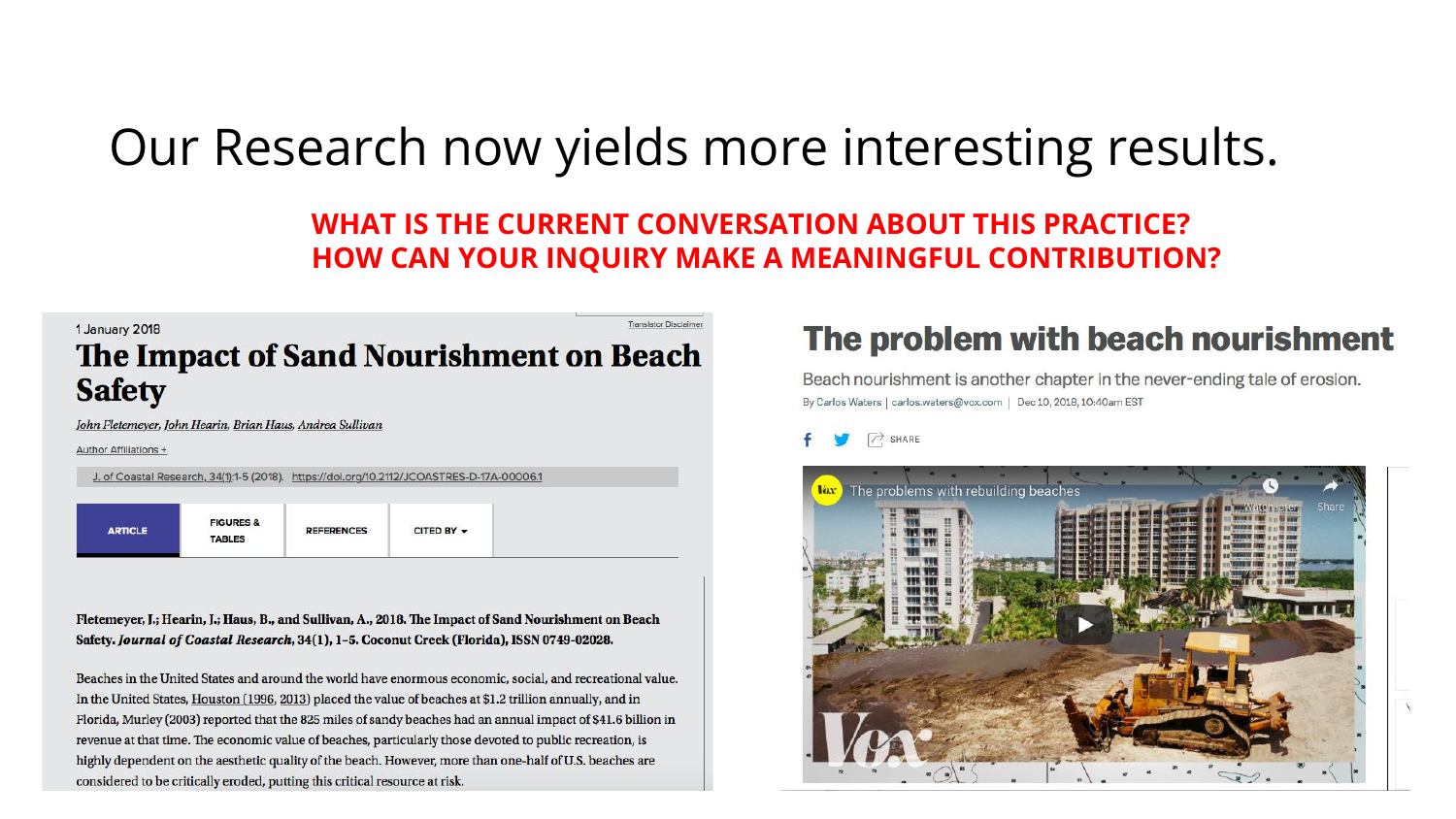- **Time** (limit the timeframe of your project)
- **Place** (Anchor the project in a particular location)
- **Person** (Use the particulars of a person to reveal 'generalities' about a group.)
- **Story** (ground the larger story in a specific smaller one)

*These types of narrowing might help guide you toward an exhibit.*

**Let's look at these narrowing criteria (& there are others!) in relation to our example project. We moved from the broad topic of "climate change" to the potential questions to be asked of "beach nourishment".**

**If we narrow down to a particular instance or case, we'd have a better chance of developing a targeted inquiry & giving ourselves more concrete sites of analysis.**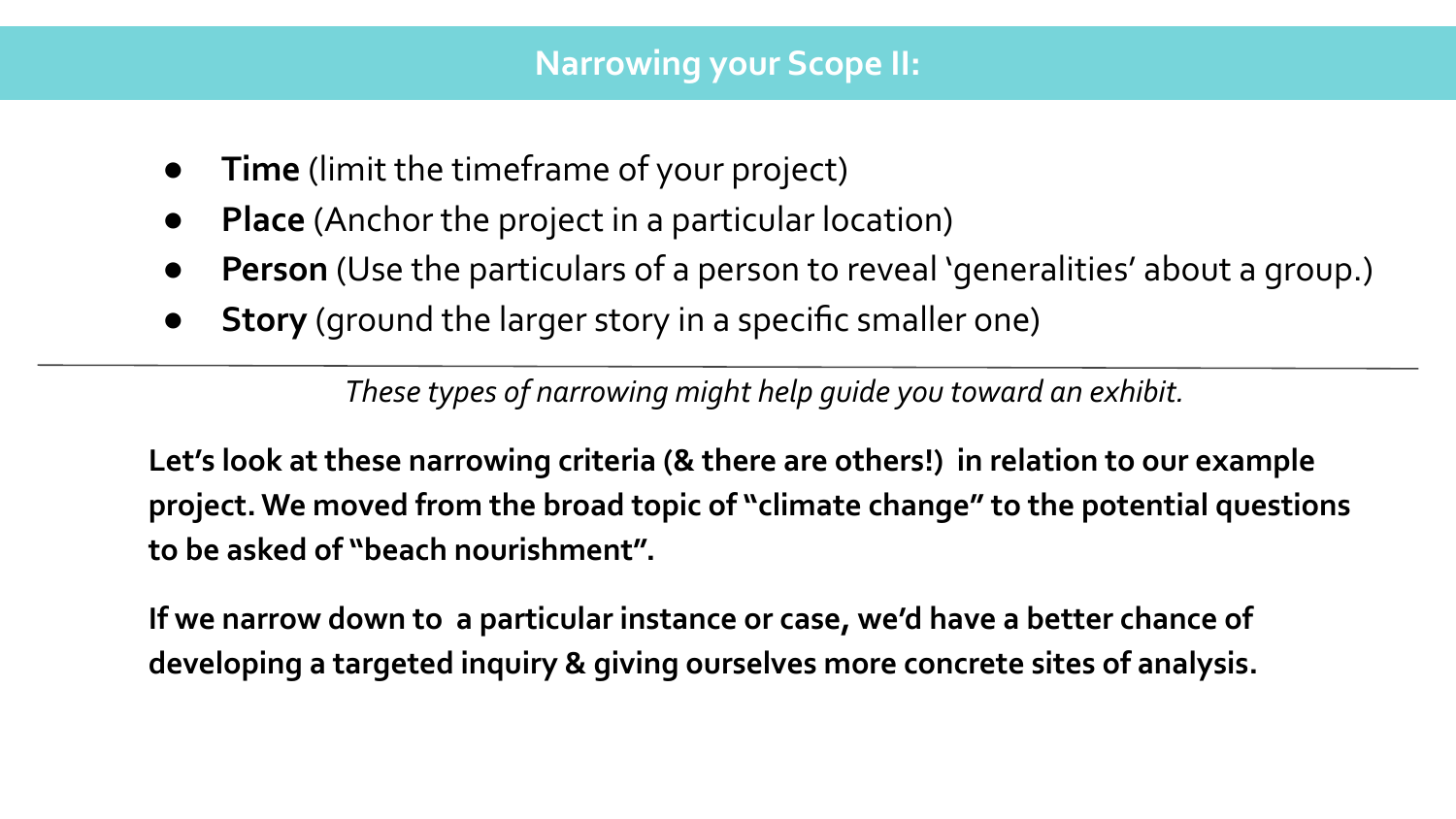#### **Example:**

*About why the Ethiopian Soccer Team has such devoted fans even though they're not winning?"*

The exhibit ended up up being a video of particular parade thrown for the soccer team. This narrowed time and story and place. Psychologists contributed insight about fan behavior and what binds fans to a teams. While doing research, subclaims emerged and the question itself became more refined.

So, this turned out to be a good **opening question**.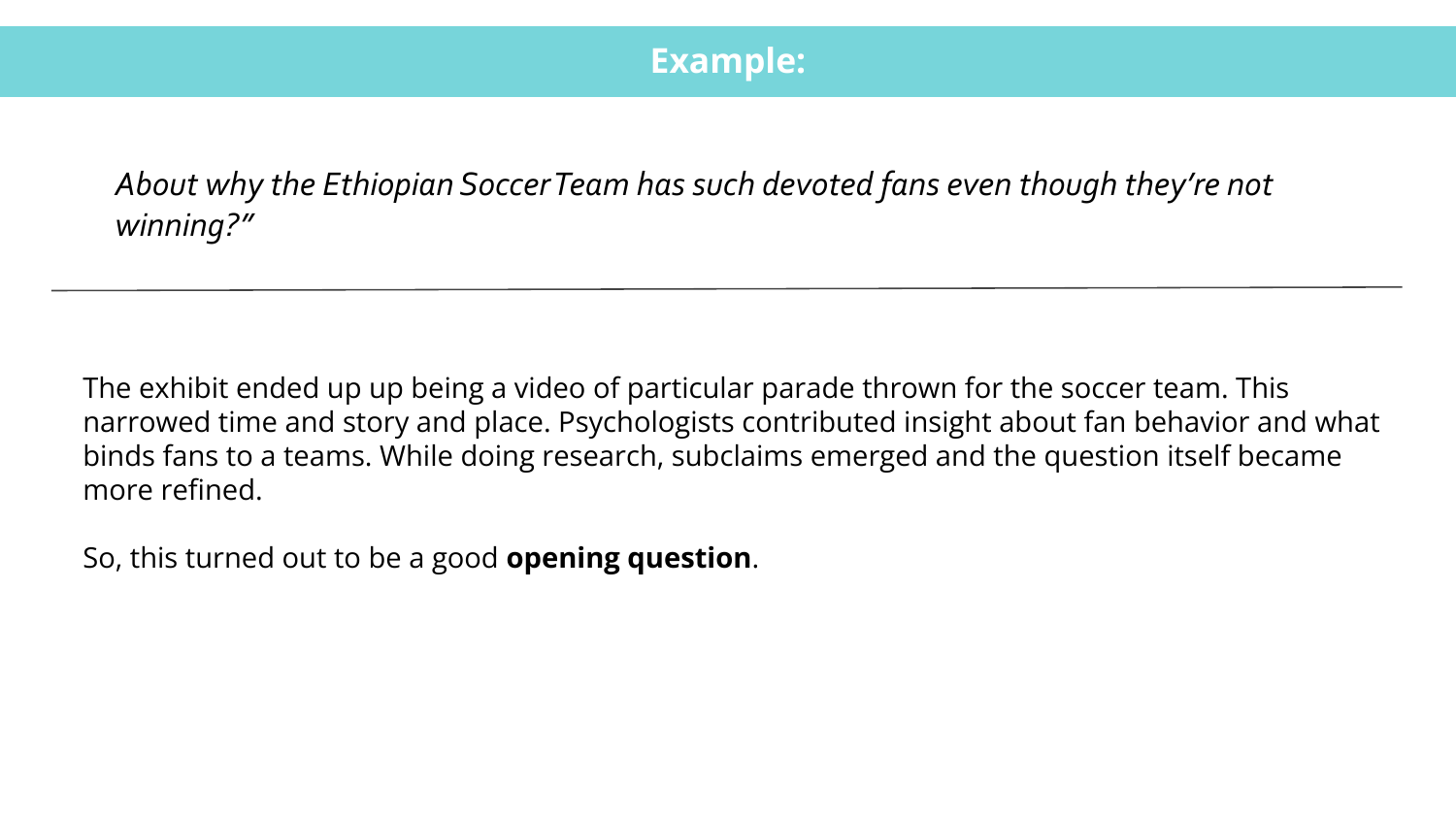# Refining your research question is a layered process!!

**DISCOVERING**

**ELIMINATING** 

**CONFIRMING**

**REVISING**